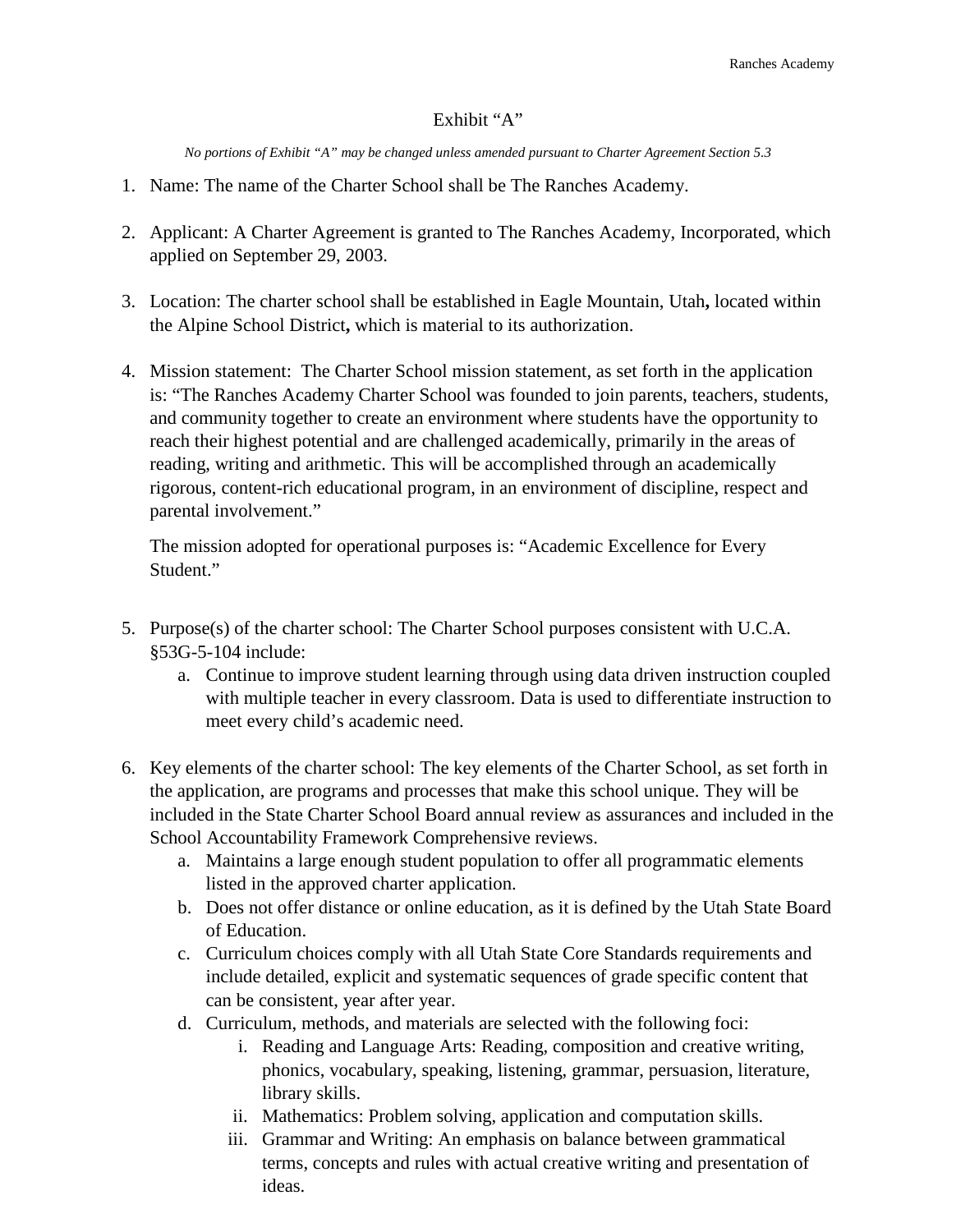- iv. Science: A "hands-on" approach as well as training in scientific methodologies.
- v. Social Science: Emphasis on American and World civilizations and geography.
- vi. Music: Activity based approach to develop musical skills and concepts. An emphasis on singing, instruments, listening, reading and composing.
- vii. Art: Guiding the students in gradual development of skills in the uses of elements and application of principles with art tools and materials.
- e. Incorporates Physical Education, Spelling, Handwriting and Technology
- f. Enriches state standards with the Core Knowledge Sequence by E.D. Hirsch, Jr.
- g. Provides regular professional development on Core Knowledge, the school's curriculum and/or other curricula and how these curricula can be used to meet or exceed the Utah Core requirements.
- h. Provides teachers an understanding of The Ranches Academy Charter School's Effectiveness Goals and encourages staff to provide the school ideas for enhancing the school's ability to meet those goals.
- i. The director/principal of the school will review lesson plans, as needed, as well as student assessment materials and observe classroom activities to ensure appropriate integration of State standards into instructional practices.
- j. Actively strives to increase student achievement and decrease the gap between subgroups in math and language arts.
- k. Concentrates on achieving high rates for both daily student attendance (93%) and on state assessment participation (95%).
- l. Focuses on cultivating an environment and culture of discipline and respect.
- m. Encourages parental involvement and provides opportunities for hands-on involvement in the education of their children.
- n. Seeks high levels of parent satisfaction and administers a parent satisfaction survey once a year.

## 8. Grade levels and maximum enrollment: **School Year Enrollment by grade band Total Total Enrollment by grade band Enrollment by grade band Enrollment K 1-6 7-8 9-12 Enrollment** 2004-2005 100 250 0 0 350 2005-2006 | 100 | 300 | 0 | 0 | 400 2006-2008 | 100 | 400 | 0 | 0 | 500 2008-2009 | 52 | 298 | 0 | 0 | 350 2009-ongoing 52 348 0 0 0 400

## 7. Opening School Year: 2004-2005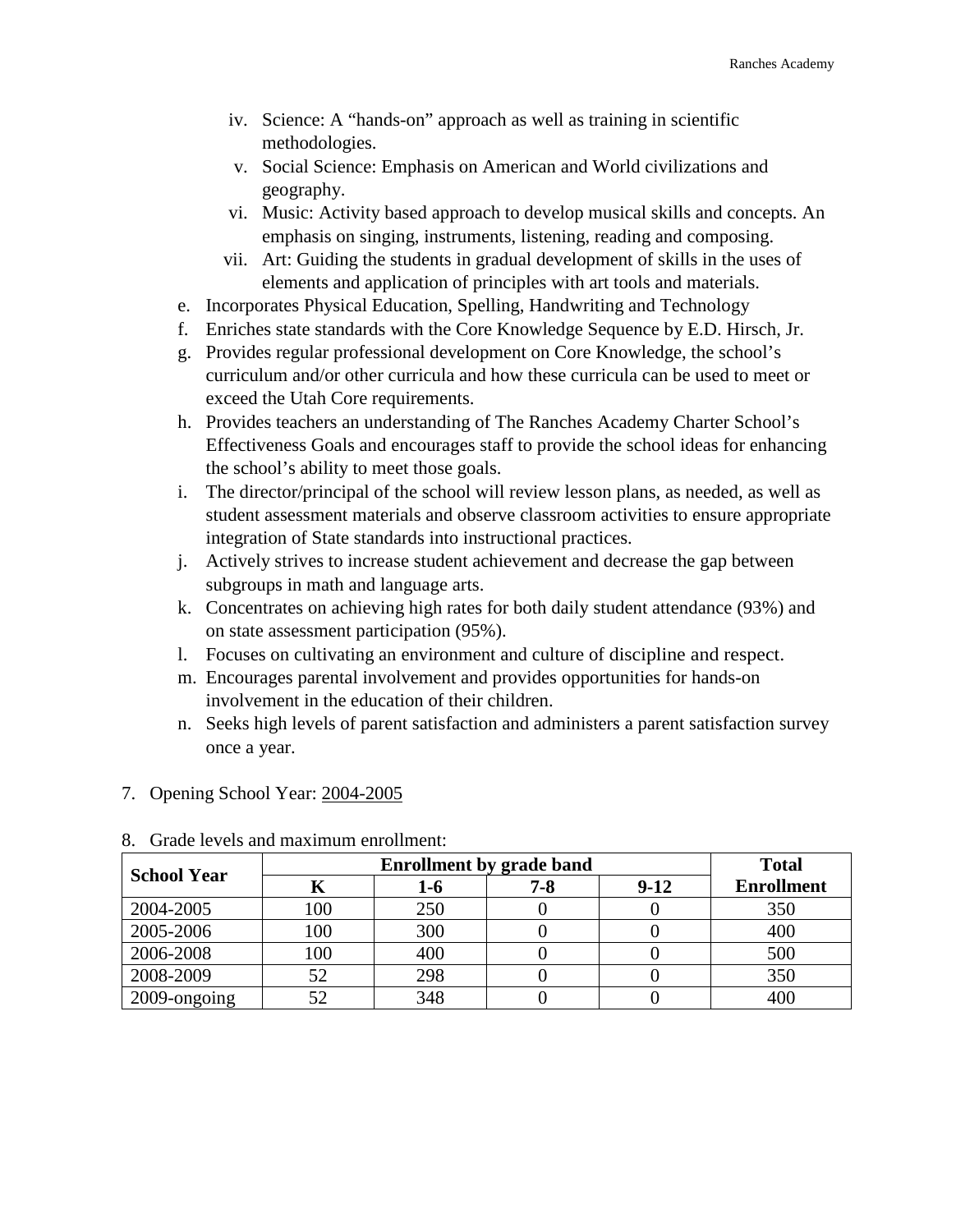- 9. Enrollment preferences permitted by board policy and 53G-6-502:
	- a. children or grandchildren of founding parents as identified in the application,
	- b. children or grandchildren of the governing board,
	- c. siblings of students currently or previously enrolled,
	- d. children of school employees.
- 10. Structure of governing board:
	- a. Number of board members: 5 to 7 voting. The school's Director is an ex officio, nonvoting, member position on the School Board.
	- b. Appointment of board members: By vote of the parent membership or appointment by the currently sitting Board as outlined in Section 2.01 of the bylaws.
	- c. Board members' terms of office: Two years, staggered.
	- d. Meetings: Regularly, but no less than six times yearly.
- 11. Administrative rules waived (if applicable): None
- 12. Additional school specific standards used to assess School Achievement in the Charter School Accountability Framework:

| <b>Measure</b>                      | <b>Metric</b>                                                                                                                                            | <b>Exceeds</b> | <b>Meets</b> | <b>Does Not</b><br><b>Meet</b> | <b>Falls Far</b><br><b>Below</b> |
|-------------------------------------|----------------------------------------------------------------------------------------------------------------------------------------------------------|----------------|--------------|--------------------------------|----------------------------------|
| <b>Mission</b><br>Specific          | Percentage of parents<br>attending Parent-<br>Student-Teacher<br>Conferences.                                                                            | 100%           | 80-99%       | 60-79%                         | $< 60\%$                         |
| Relative<br>Academic<br>Performance | Students in grades 3-6<br>achieving "proficient"<br>achievement levels on<br>state accountability<br>assessments in each<br>tested area.                 | $\geq 75\%$    | $\geq 54\%$  | $\leq 53\%$                    | $<$ 40%                          |
| Student<br>Academic<br>Gain         | Students in grades 1-<br>3 demonstrating<br>growth according to<br><b>BOY</b> to EOY<br>composite scores on<br>state standardized<br>reading assessment. | 100%           | $\geq 90\%$  | $\leq 89\%$                    | $< 60\%$                         |